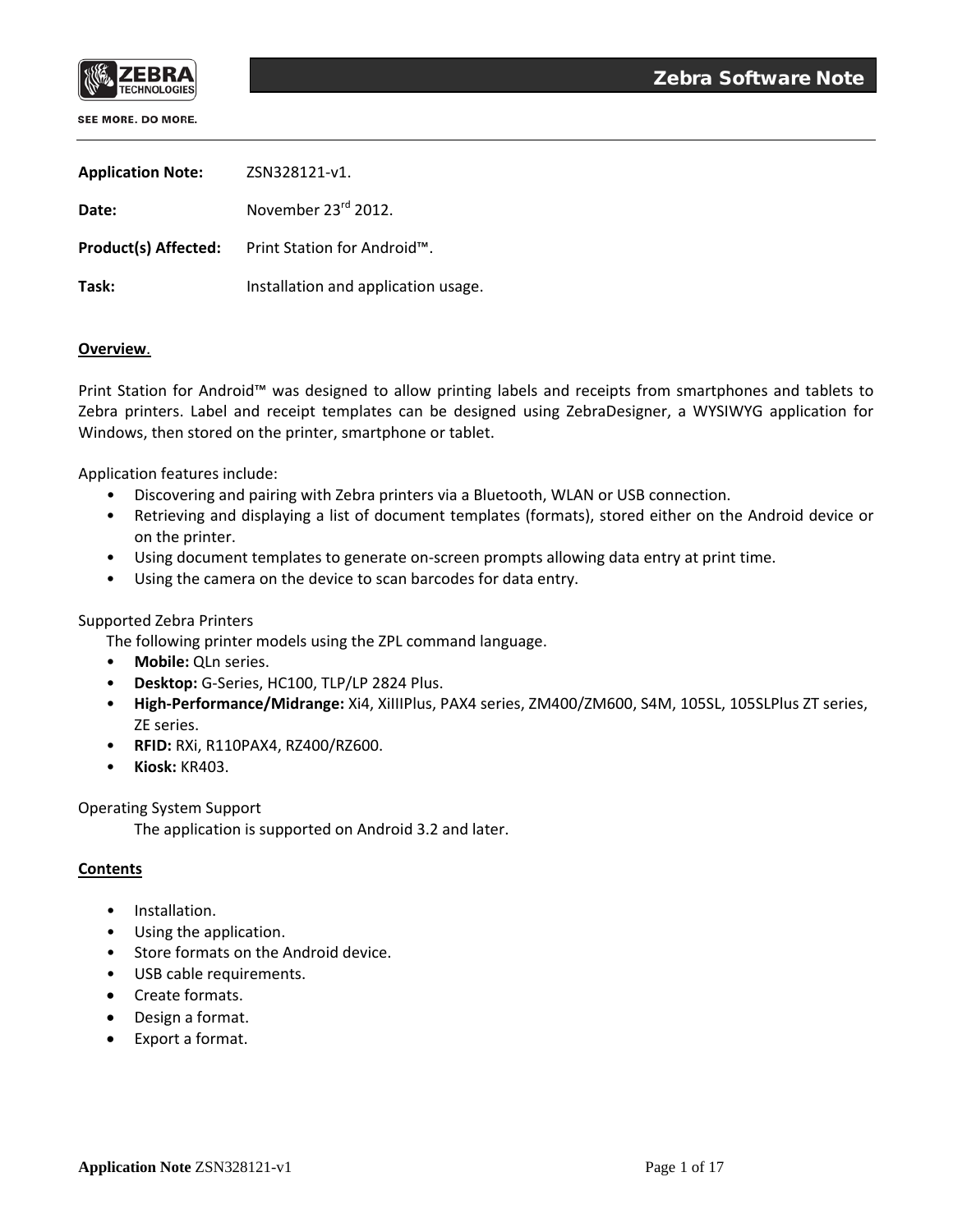

# **Installation**

The application can be downloaded and installed using one of two methods.

- 1. Download it from the [Google Play™ Store.](http://play.google.com/store/search?q=pub:Zebra%20Technologies)
	- a. Using the Google Play™ Store app on your device, search for 'Zebra Technologies' or 'Print Station'.
	- b. Click on Zebra Technologies Print Station in the search results and install the application.
- 2. Download and install the application from the Zebra Technologies website.
	- a. During January 2013 Print Station will be available from the link below. Until then Print Station can be downloaded from the Google Play™ Store.
	- b. Using the web browser on your Android device, go to [www.zebra.com/printstationapp](http://www.zebra.com/printstationapp) and click on the link to download the application to your device.
	- c. Browse to where the PrintStation.apk file is and tap it to install it.

## **Using the application**

- 1. The installation will add an icon on the screen (figure 1). Tap the Print Station icon to launch the application.
- 2. **Printer Discovery**
	- a. The first time the application is used it will automatically search for printers using all communication methods that are enabled on the device, WLAN, Bluetooth and USB (figure 2).
	- b. Discovered devices will be listed for selection (figure 3). Note all Bluetooth devices are discovered.
	- c. When the application is launched after its initial use it will attempt to retrieve formats from the last connected printer (figure 4). If the printer is not connected an error will be displayed and it is necessary to rediscover printers using the 'Find Printer' option from the menu (figure 5).

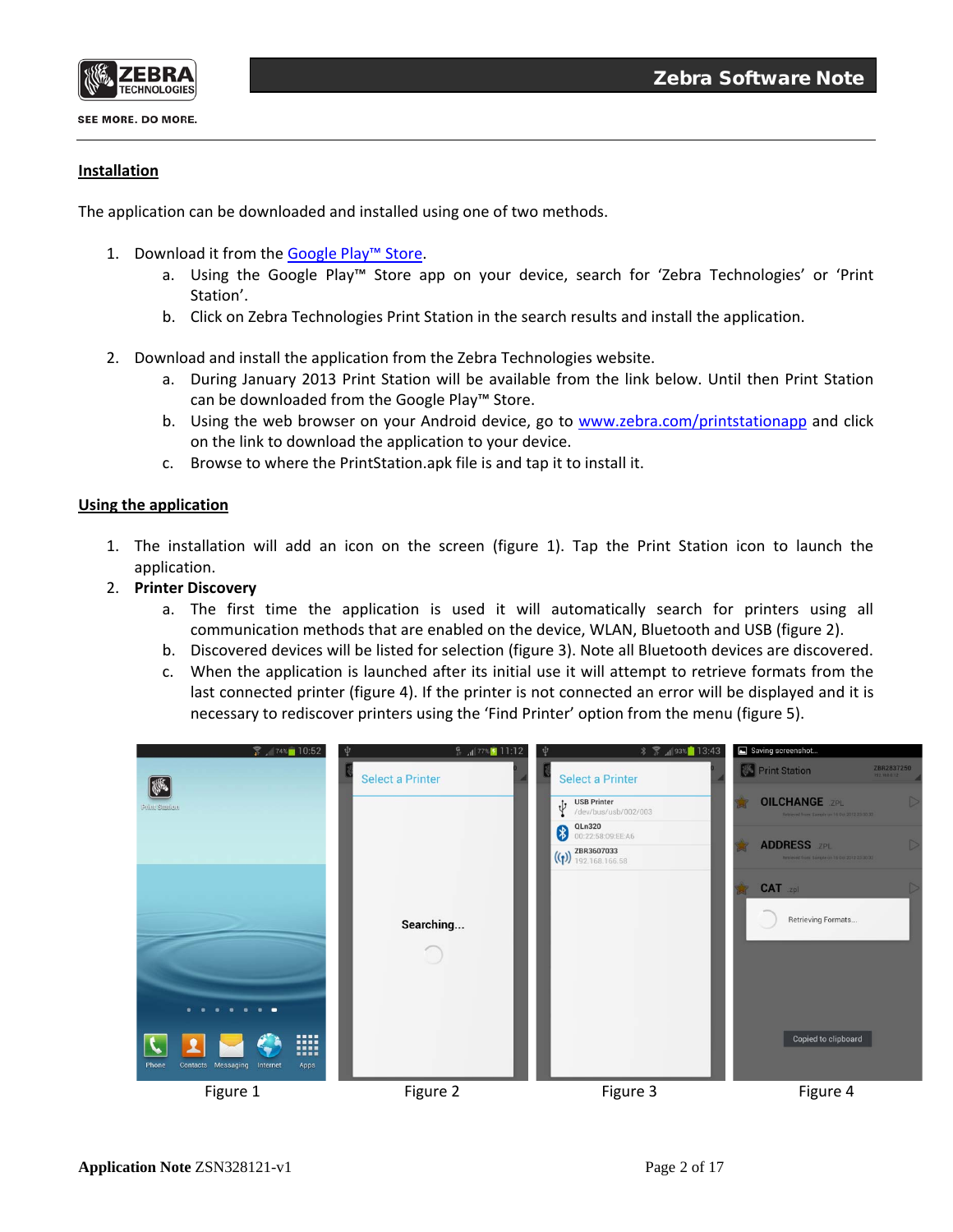



| 븼<br><b>Print Station</b>     | $78\%$ 78% 11:19<br>ZBR2837250<br>192.168.0.12 | Ŵ<br>$\overline{\phantom{a}}$<br>Apps         | Widgets                                                                                                                                                                  | 4:39<br>$\frac{1}{11}$ 98% |
|-------------------------------|------------------------------------------------|-----------------------------------------------|--------------------------------------------------------------------------------------------------------------------------------------------------------------------------|----------------------------|
| <b>No Formats Found</b><br>£3 | ZBR2837250<br>192.168.0.12<br>Find Printer     | Q<br>THE<br>Brightest<br>Flashlight<br>Cancel | ∾<br>Print Station<br><b>Print Station</b><br>Open Print Station when this USB<br>device is connected?<br>Use by default for this USB device<br>$\blacksquare$<br>$\sim$ | <b>Twitter</b><br>OK       |



## 3. **Connect to a printer**

- a. From the list of discovered devices (figure 3), tap one to connect to it.
- b. If it's a network printer, the application will automatically connect to the printer and retrieve a list of available formats stored on the printer and on the Android device.
- c. If it's a Bluetooth printer, you will be prompted to pair the devices. Some Zebra printers must be configured to use a PIN. Refer to the printer's user guide on how to configure a PIN. Once the printer has been successfully paired, the application will complete the connection and retrieve a list of available formats stored on the printer and on the Android device.
- d. If it's a USB printer, a dialog box will be displayed as shown in figure 6. Click OK to complete the connection and retrieve a list of available formats stored on the printer and on the Android device.

## 4. **Select a format**

- a. After successfully connecting to a printer, the application will display a list of formats for selection (figure 7). Formats next to a gold star indicate the format is stored on the Android device. Formats next to a gray star indicate the format is stored on the printer.
- b. Tap a format name to select it. The application will retrieve any variable fields associated with that format (figure 8). The variable fields will then be displayed ready for data to be entered (figure 9).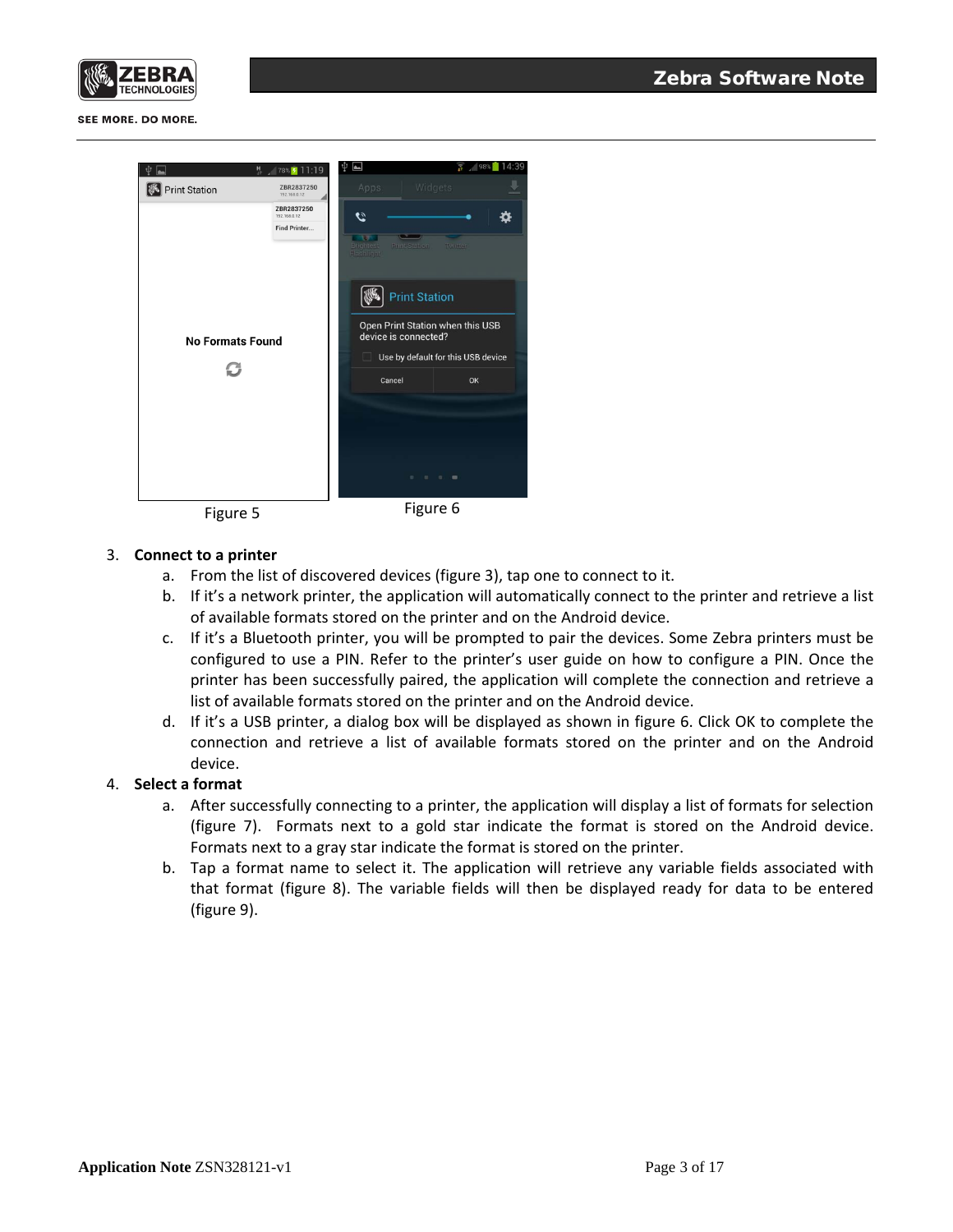

| Saving screenshot<br><b>S</b> Print Station                             | ZBR2837250<br>192.168.0.12 | $\blacksquare$<br>$35$ 99% 14:35<br><b>Print Station</b> | $\frac{1}{11}$ 99% 14:35<br>$\blacksquare$<br>Print Station | Saving screenshot<br>Print Station                    |
|-------------------------------------------------------------------------|----------------------------|----------------------------------------------------------|-------------------------------------------------------------|-------------------------------------------------------|
|                                                                         |                            | <b>CAT.zpl</b>                                           | CAT.zpl                                                     | CAT.zpl                                               |
| <b>OILCHANGE .ZPL</b><br>Retrieved from: Sample on 16 Oct 2012 23:30:32 |                            |                                                          | Box Qty?                                                    | ₩<br>Box Qty?                                         |
|                                                                         |                            |                                                          | Part No. ?                                                  | Part No. ?                                            |
| <b>ADDRESS .ZPL</b><br>Retrieved from: Sample on 16 Oct 2012 23:30:32   | ⊃                          |                                                          | Packers ID?                                                 | Packers ID?                                           |
|                                                                         |                            |                                                          | Date ?                                                      | Date ?                                                |
| CAT .zpl<br>/mnt/sdcard/Download/CAT.zpl                                | D                          |                                                          | Quantity                                                    | Quantity                                              |
| R: RAGS-2-1 .ZPL                                                        | D                          | Retrieving variables                                     |                                                             | Print                                                 |
| E: MULTILIN .ZPL                                                        | D                          |                                                          |                                                             | @ ' ! ?                                               |
| E: ITEMBASK .ZPL                                                        | D                          |                                                          |                                                             | a                                                     |
|                                                                         |                            |                                                          |                                                             | $\sqrt{x}$<br>z                                       |
| E: RFID .ZPL                                                            | D                          | Print                                                    | Print                                                       | 4 English(UK)<br>123<br>₩<br><b>Next</b><br>ö.<br>Sym |
| Figure 7                                                                |                            | Figure 8                                                 | Figure 9                                                    | Figure 10                                             |

#### 5. **Enter Data**

- a. Data for each field can be entered using the onscreen keyboard or by scanning a barcode using the camera on the device. Tap next to the field prompt to enter data for that field. The onscreen keyboard will appear and an icon will be displayed to the right of the field (figure 10).
	- i. **Keyboard Method**: Use the onscreen keyboard to type in data. To allow input of international characters, additional keyboard input languages must be enabled on the Android device. This can be done via the '**Language and input**' section under '**Settings**' in the Android OS. See the manual for your device for further details. Printing the international characters can be achieved using a Unicode compliant font and a ZPL format containing the ^CI28 command.
	- ii. **Scan Method:** Tap the **interpreneuse the camera** on the device (figure 11). To scan a barcode, place the barcode within the rectangular viewfinder (figure 12). The barcode will be scanned automatically.

The following barcodes are supported:-

- UPC-A and UPC-E
- EAN-8 and EAN-13
- Code 39
- Codabar
- RSS-14 (all variants)
- QR Code
- Code 93
- Code 128
- ITF
- Data Matrix
- Aztec
- PDF 417
- b. Repeat step (a) above as necessary for each field.
- c. Change the print quantity if required and tap the Print button.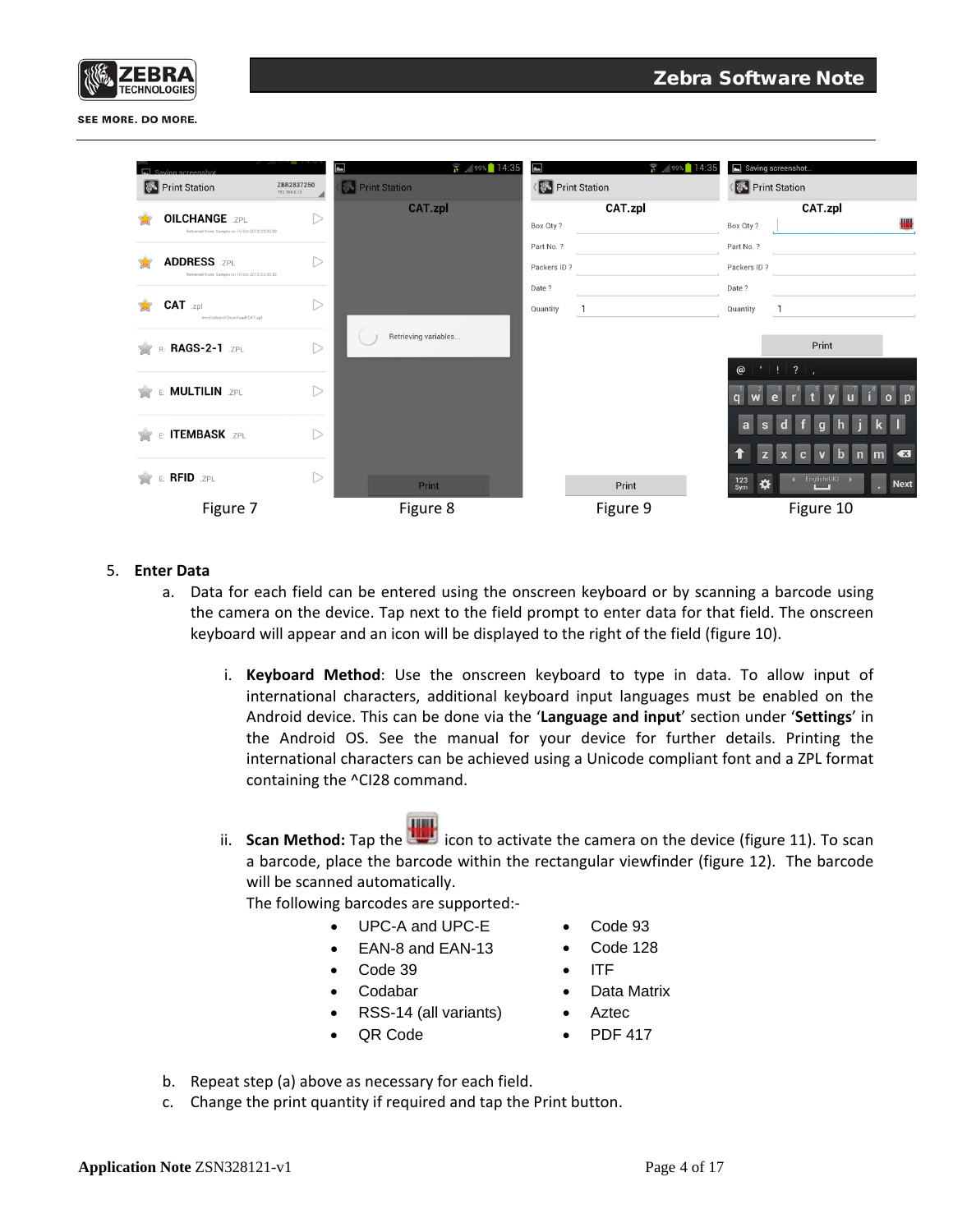



Figure 11



Figure 12

## 6. **Store formats on the Android device.**

a. To enable formats stored on the Android device to be listed for selection, they should be copied to the Downloads folder on the Android device. The path is typically /storage/sdcard0/Download.

#### 7. **USB Cable Requirements**

- a. USB On-The-Go (OTG) is a specification that allows USB devices including tablets and smartphones to act as a host. Print Station utilizes this technology and with an appropriate cable allows printing from an Android device to a Zebra printer via USB.
- b. A connection can be made directly between the Android device and Zebra printer (figure 13) or a USB hub can be connected to the Android Device. In this case other USB peripherals such as a keyboard and mouse can be connected to the hub along with the Zebra printer (figure 14). The keyboard and mouse could then be used to navigate and enter data within the Print Station application.
- c. The simplest method to achieve either scenario described above is to acquire an adapter cable to plug into the Android device. A common USB cable can then be used to connect between the adapter cable and printer *or* adapter cable and USB hub. Use a second common USB cable to connect the printer to the USB hub. See the following table for cable and connection information. Note Zebra Technologies does not supply adapter cables.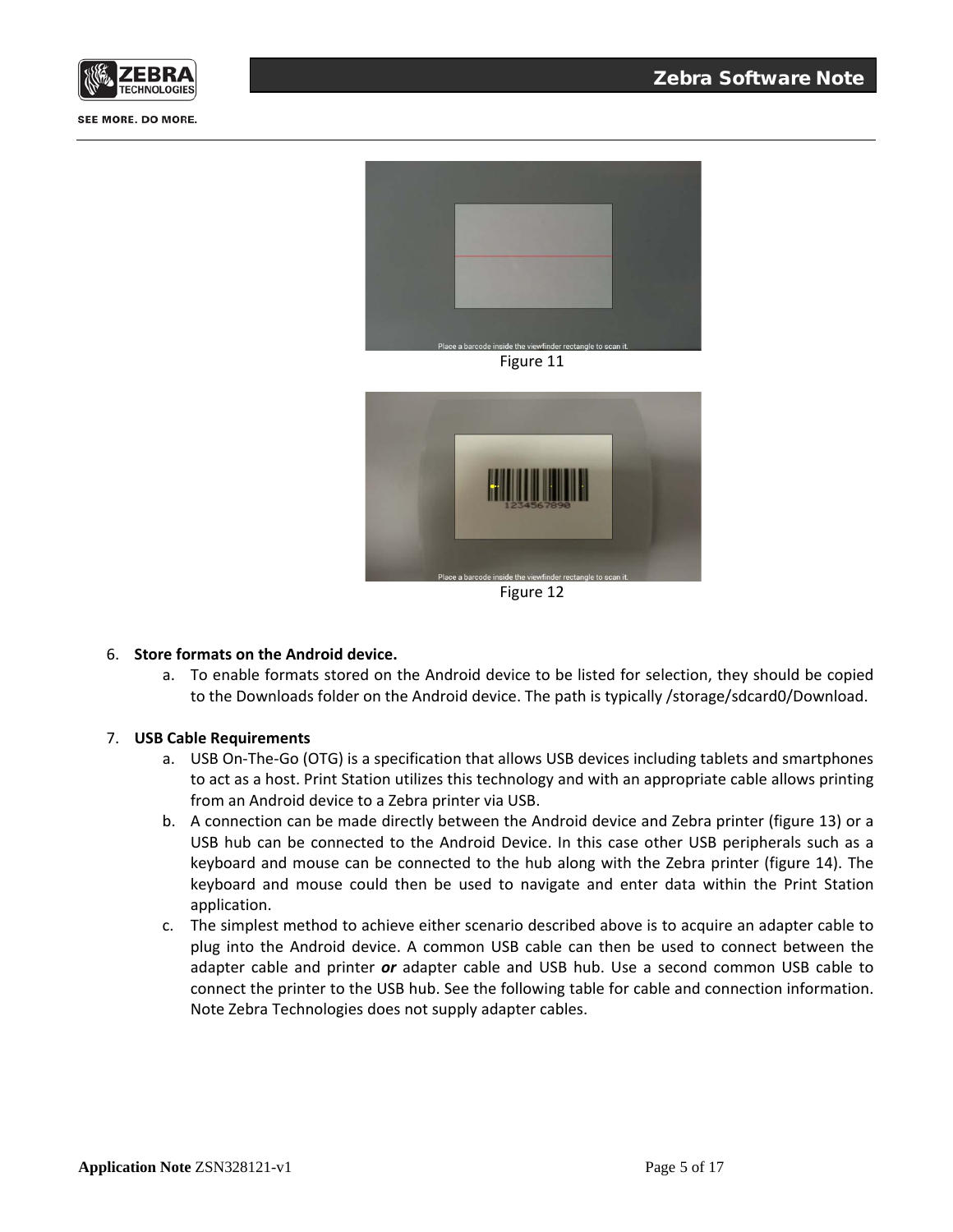

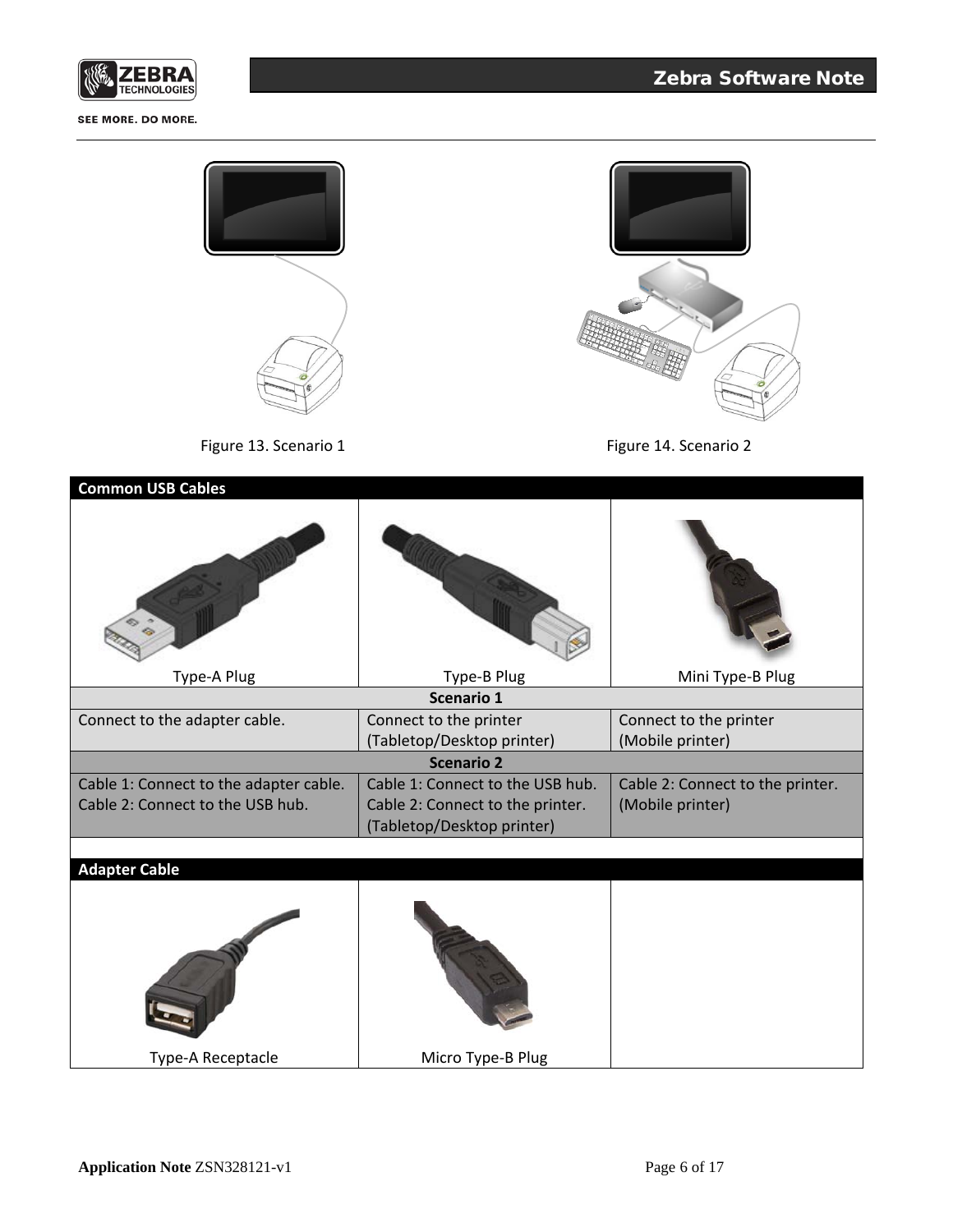

- 8. **Create Formats**
	- a. Using the free ZebraDesigner™ label design application it's easy to create, and deploy application specific labeling solutions. There are three steps to get started :–
		- **Design a label**
		- **Export the label**
		- **Print from Print Station application.**
	- b. [Click here](http://www.zebra.com/us/en/products-services/software/design-software.html) to visit our website for further information and to download the software.

## 9. **Design a Format**

- a. The example shown here creates a label using both fixed and variable fields.
- b. First, install the ZebraDesigner™ (or ZebraDesigner Pro™) label design software. During the installation, you will be requested to install a printer driver – choose a driver that matches the printer model you'll be printing to. See the ZebraDesigner User Guide for more information on installing and using the software.
- c. Once the label design software and driver are installed run the software. The package will display the "Welcome Wizard".
- d. Click the "Create a new label" radio button, and then click "Finish".

| <b>Welcome Wizard</b>                                                                              |        |                |           |        |
|----------------------------------------------------------------------------------------------------|--------|----------------|-----------|--------|
| <b>New Label</b><br>Select which label you want to design or print.                                |        |                |           |        |
| <br>Create a new label<br>$\bigcirc$ Open recently used label<br>◯ Open some other existing labels |        |                |           |        |
| Help                                                                                               | Cancel | < <u>B</u> ack | $N$ ext > | Einish |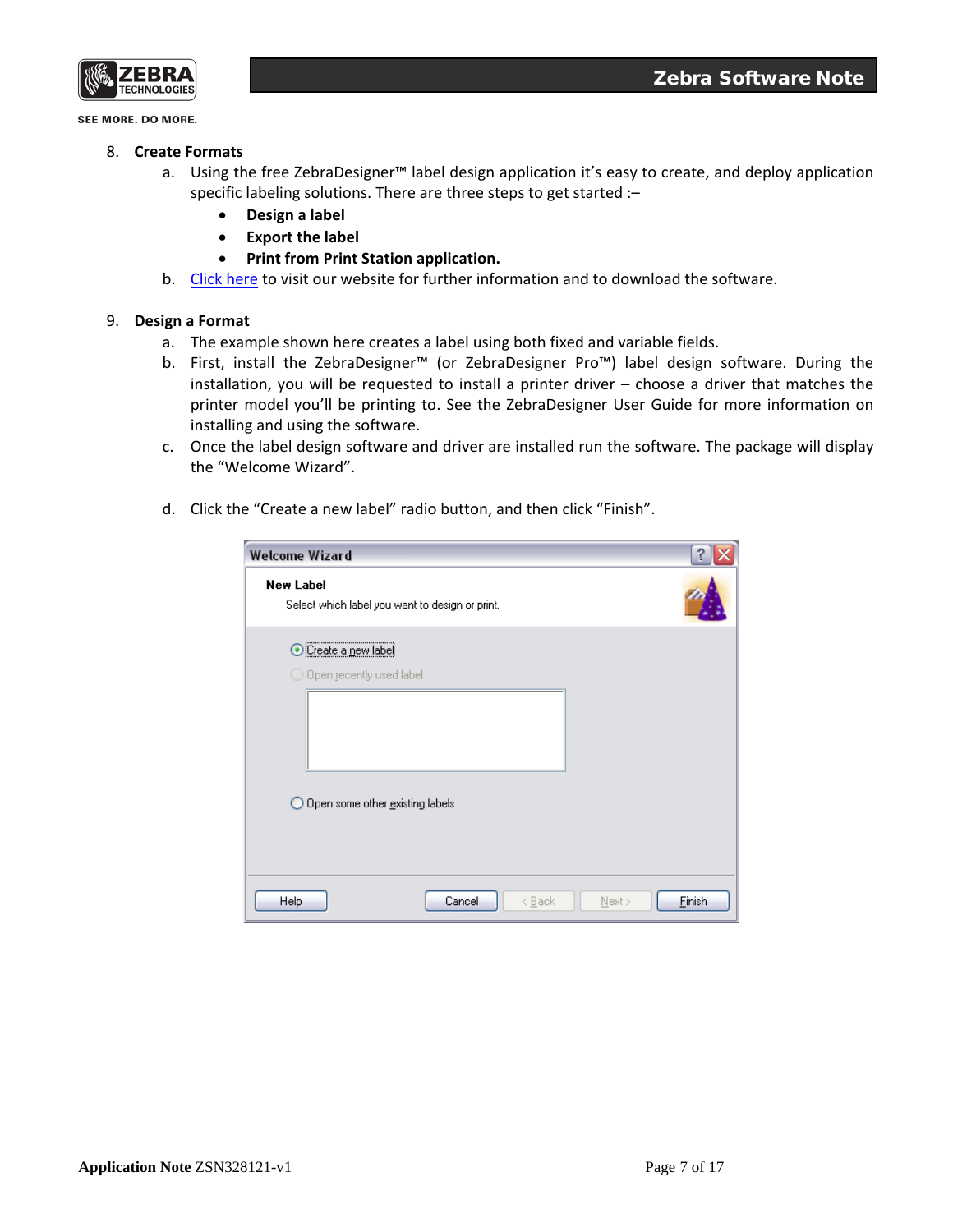

e. Choose the printer you want to create a label for and click "Next".

| <b>Label Setup Wizard</b>                                                                                |        |
|----------------------------------------------------------------------------------------------------------|--------|
| <b>Select Printer</b><br>Select the printer you want to use with this label.                             |        |
| Choose the printer from the list of installed printers. The label will be optimized for this<br>printer. |        |
| Properties<br>ZDesigner ZM400 200 dpi [ZPL]<br>v                                                         |        |
| You can change the printer-specific settings by clicking the 'Properties' button.                        |        |
| Cancel<br><b>Help</b><br>< <u>B</u> ack<br>Next                                                          | Finish |

f. Click "Next "to define the label size. Click "Next" to move through the "Page Size" and "Select Stock" dialogs. You should not have to make any changes on these dialogs.

| <b>Label Setup Wizard</b> |                                                        |                     |
|---------------------------|--------------------------------------------------------|---------------------|
| Page Size                 | Select the paper size that best matches your needs.    |                     |
|                           | Actual label dimensions will be defined in next steps. |                     |
| ☑ Automatic Sizing        |                                                        |                     |
| Page size                 |                                                        |                     |
| User defined              |                                                        | v                   |
| Width:                    | inch<br>3.0                                            |                     |
| Height:                   | 2.0<br>inch                                            |                     |
|                           |                                                        |                     |
| Help                      | Cancel<br>< <u>B</u> ack                               | Finish<br>$N$ ext > |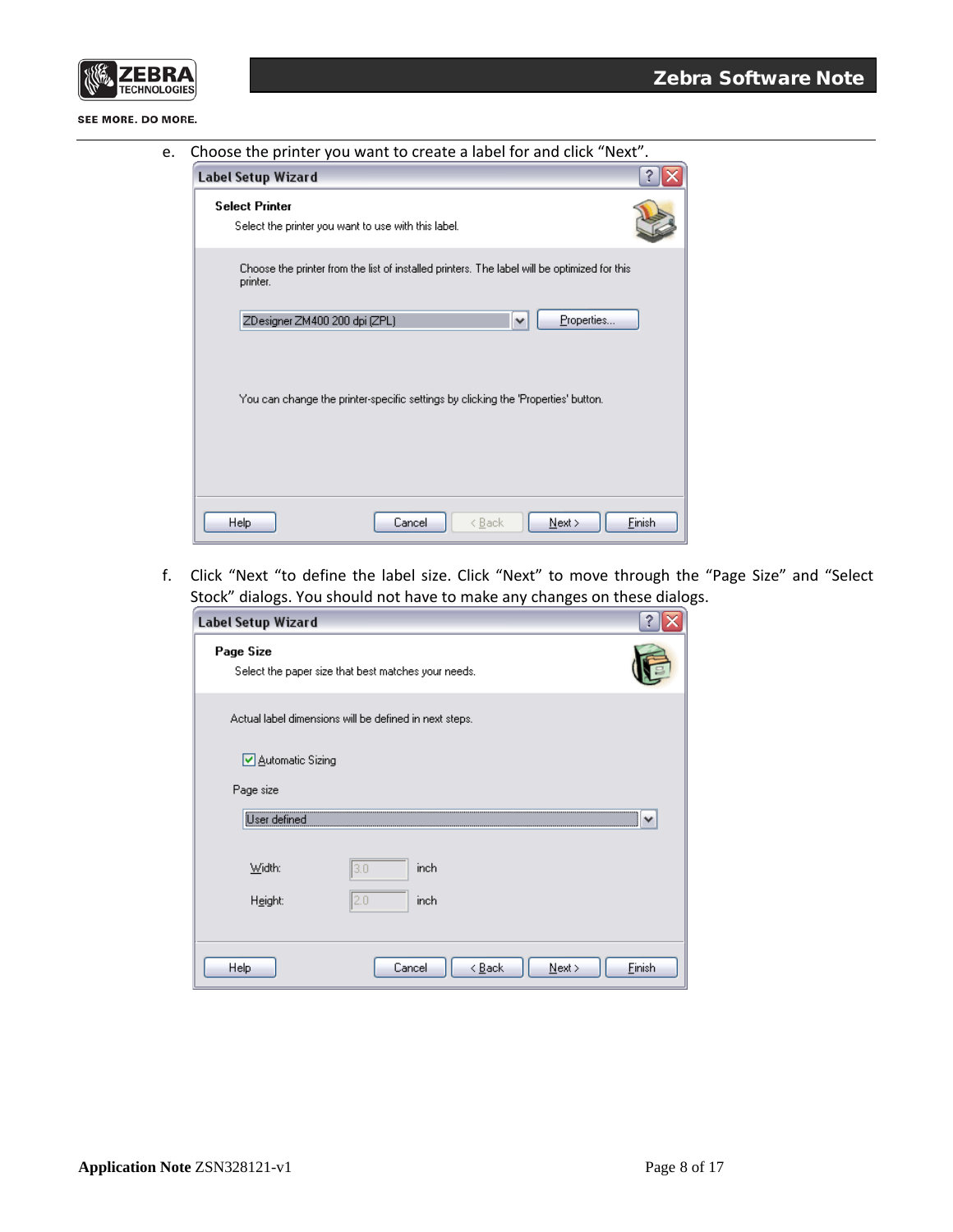

| g. Click "Next" to move through the "Label Layout" dialog. |  |  |  |
|------------------------------------------------------------|--|--|--|
|                                                            |  |  |  |

| <b>Label Setup Wizard</b>                                    |                                            |                                 |
|--------------------------------------------------------------|--------------------------------------------|---------------------------------|
| <b>Label Layout</b><br>Select a layout that suits you most.  |                                            | A4-210X297m<br><u> 16 դրակա</u> |
| Orientation:<br><br><b>O</b> Portrait<br>◯ <u>L</u> andscape | Print direction:<br>Rotated                |                                 |
| Screen layout:<br><b>ABCD</b><br>'IIII<br>12046376           | Printer layout:<br><b>ABCD</b><br>12045376 |                                 |
| Help                                                         | $N$ ext ><br>Cancel<br>< <u>B</u> ack      | Einish                          |

h. On the "Label Dimensions" dialog, change the "Label Height" to 3 (or the equivalent if you are using a different Unit of Measure). Click "Finish" to accept the new label design.

| <b>Label Setup Wizard</b>                                                                              |                                                |                          |        |  |
|--------------------------------------------------------------------------------------------------------|------------------------------------------------|--------------------------|--------|--|
| <b>Label Dimensions</b><br>Set the label layout dimensions and select the appropriate unit of measure. |                                                |                          |        |  |
| Label width:                                                                                           | $\overline{3.0}$<br>Label height:              | 3                        |        |  |
| Top Margin:<br>Bottom Margin:                                                                          | 0.0 <br>Left Margin:<br> 0.0 <br>Right Margin: | 0.0 <br>$\overline{0.0}$ |        |  |
| Rows:<br>Columns:                                                                                      | ÷<br>X gap:<br>÷<br>Y ga <u>p</u> :            | 0,0 <br> 0,0             |        |  |
| Unit of measure:                                                                                       | inch                                           |                          |        |  |
| Help                                                                                                   | Cancel                                         | < <u>B</u> ack<br>Next > | Einish |  |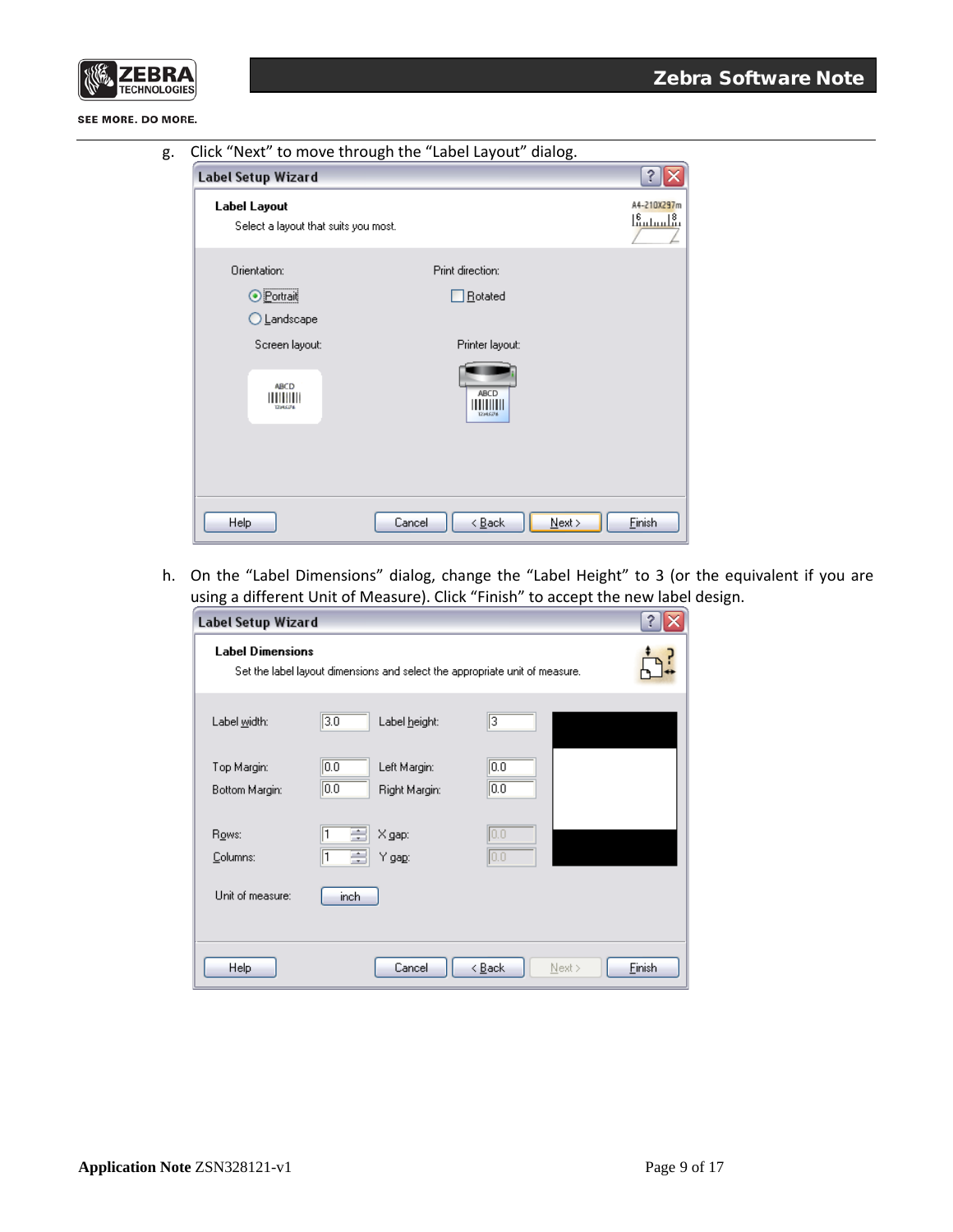



j. Click on the "Text" tool and choose "New Keyboard Input" and then click in the label design area:

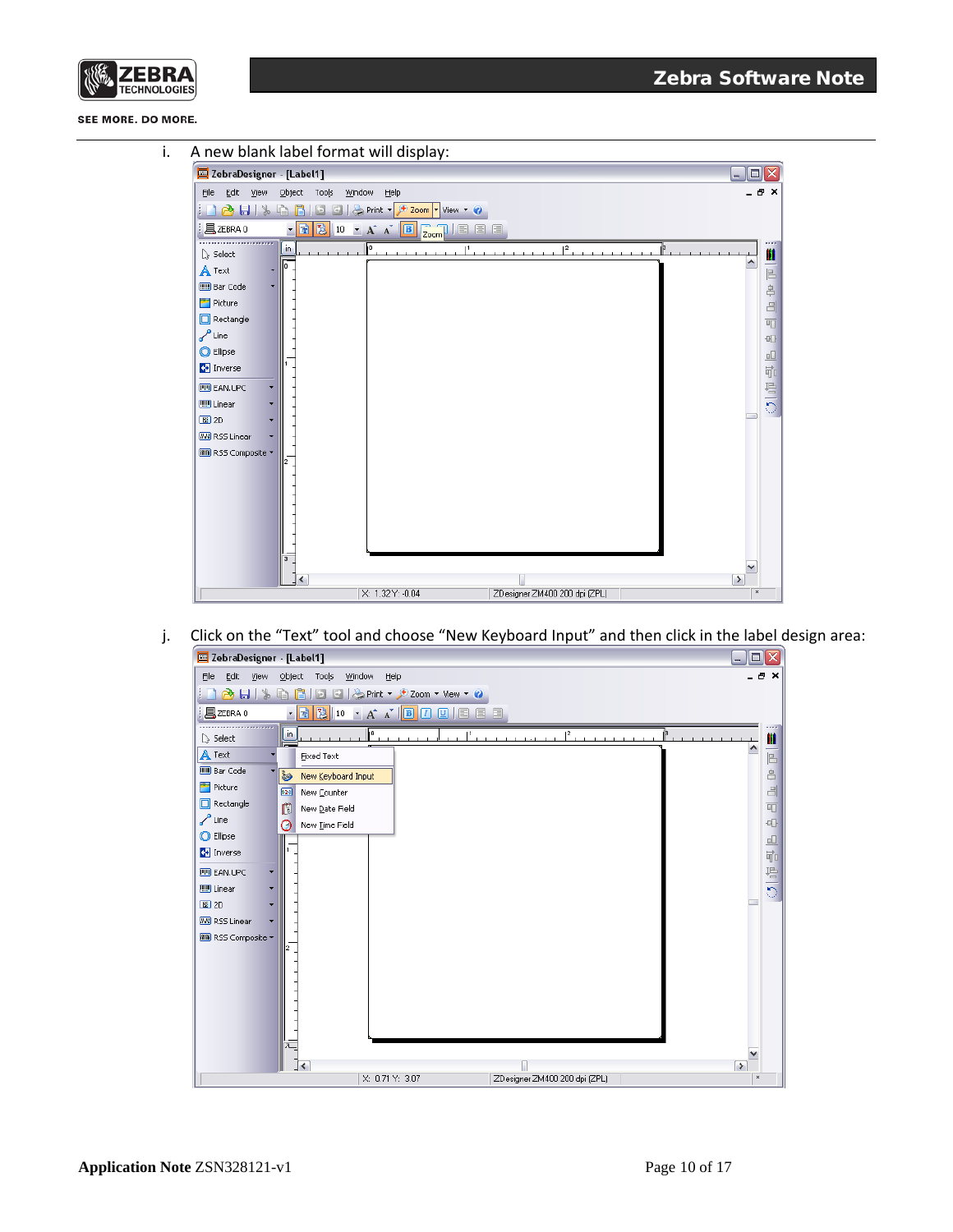

k. The "Keyboard Input" Wizard dialog will appear. Enter "First Name" for the Prompt and click the "Finish" button:

| <b>Text Wizard</b>                                                                                                    |
|-----------------------------------------------------------------------------------------------------------------------|
| Keyboard Input<br>Define the properties of the prompt keyboard input                                                  |
| Prompt text for this variable field:<br>First Name                                                                    |
| Format:<br>All characters<br>O Numeric<br>Alphanumeric<br>O Currency<br>∥10<br>≣<br>Set maximum number of characters: |
| Finish<br>Cancel<br>< <u>B</u> ack<br>$N$ ext ><br><b>Help</b>                                                        |

l. The new field will display on the label. Click on the field to position it in the desired location:

| ZebraDesigner - [Example.lbl]                                                                                           | $\Box$ $\Box$ $\times$                 |
|-------------------------------------------------------------------------------------------------------------------------|----------------------------------------|
| Edit<br><b>View</b><br>$Q$ bject<br>Tools<br>Window Help<br>Eile                                                        | . 8 X                                  |
| <b>b</b> $\bigcirc$ $\bigcirc$ Print $\cdot$ $\bigcirc$ Zoom $\cdot$ View $\cdot$ <b>O</b><br>$\blacksquare$<br>G)<br>ß |                                        |
| • 13 3 10 · A ^ B 0 9 日 日 目 目<br>$\mathbb{I}$ ZEBRA0                                                                    |                                        |
| .<br>in<br>o<br>$\mathsf{I}^2$<br>β<br>Select                                                                           | n                                      |
| 10.<br>A Text<br>۰                                                                                                      | $\overline{E}$                         |
| <b>IIII</b> Bar Code                                                                                                    | <u>දි</u>                              |
| Picture                                                                                                                 | 日                                      |
| $\Box$ Rectangle                                                                                                        | 呵                                      |
| $\sqrt{\phantom{a}}$ Line                                                                                               | $\oplus$                               |
| C Ellipse                                                                                                               | $\Box$                                 |
| <b>C+</b> Inverse                                                                                                       | 司                                      |
| <b>FIII EAN.UPC</b>                                                                                                     | ワール                                    |
| <b>UU</b> Linear                                                                                                        |                                        |
| 圖 2D<br><b>M</b> RSS Linear                                                                                             |                                        |
| <b>MI RSS Composite</b>                                                                                                 |                                        |
|                                                                                                                         |                                        |
|                                                                                                                         |                                        |
|                                                                                                                         |                                        |
|                                                                                                                         |                                        |
|                                                                                                                         |                                        |
| $\overline{3}$                                                                                                          |                                        |
|                                                                                                                         |                                        |
| K<br>X: 2.14 Y: 0.41<br>ZDesigner ZM400 200 dpi (ZPL)                                                                   | $\rightarrow$<br>$\boldsymbol{\times}$ |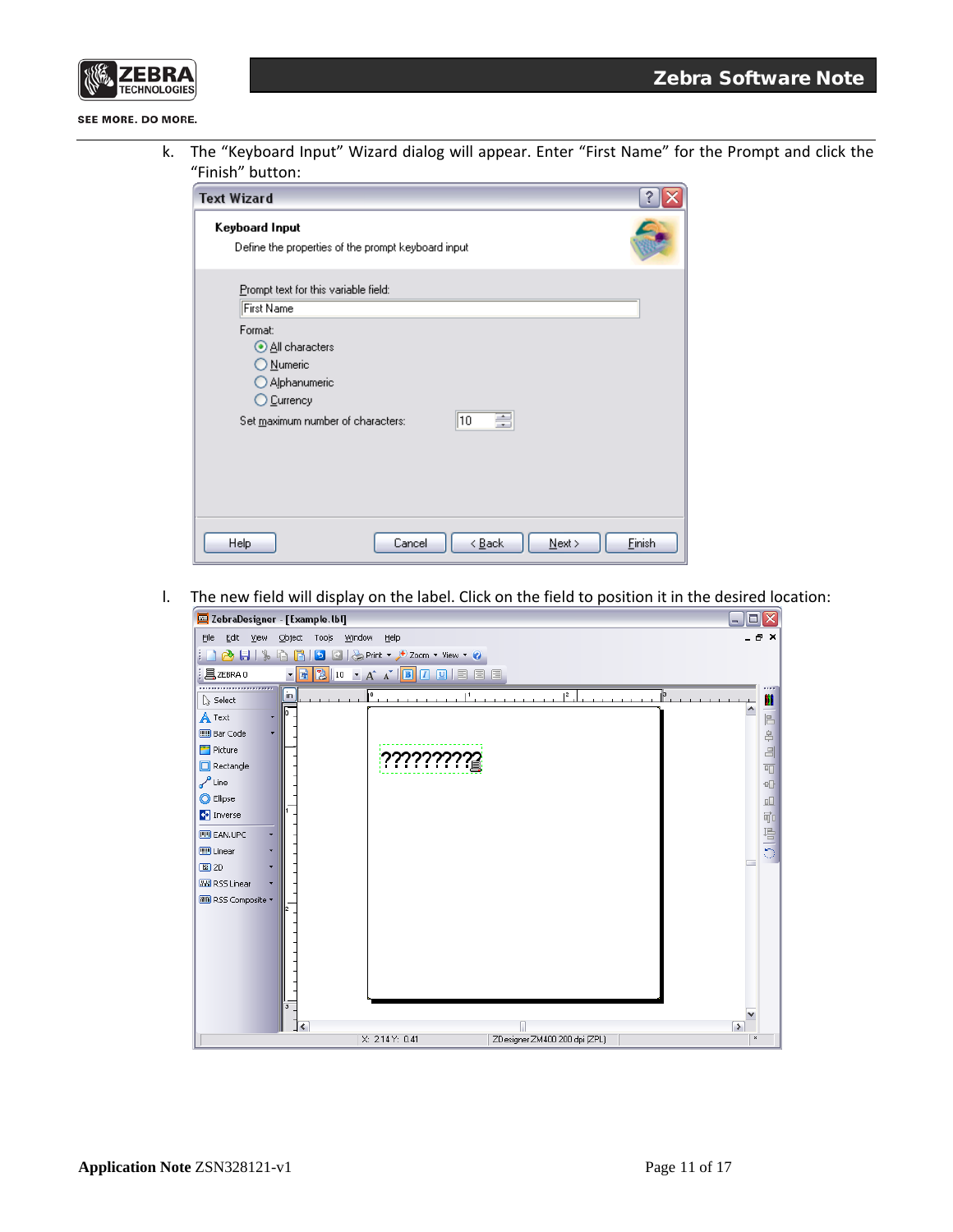

m. Repeat these steps to create a second "Keyboard Input" field, with the prompt being "Last Name".

| 2<br><b>Text Wizard</b>                                                                                               |
|-----------------------------------------------------------------------------------------------------------------------|
| Keyboard Input<br>Define the properties of the prompt keyboard input                                                  |
| Prompt text for this variable field:<br>Last Name                                                                     |
| Format:<br>All characters<br>O Numeric<br>Alphanumeric<br>O Currency<br>畺<br>∥10<br>Set maximum number of characters: |
| <b>Finish</b><br>Cancel<br>< <u>B</u> ack<br><b>Help</b><br>Next                                                      |

n. Place this second field on the label:

| ZebraDesigner - [Example.lbl]                                                                                                                                                                                                                       |                                                                        | $\Box$ $\Box$ $\times$                                                               |
|-----------------------------------------------------------------------------------------------------------------------------------------------------------------------------------------------------------------------------------------------------|------------------------------------------------------------------------|--------------------------------------------------------------------------------------|
| Edit<br><b>View</b><br>Eile                                                                                                                                                                                                                         | Object Tools Window<br>Help                                            | a x                                                                                  |
| $1$ $\Delta$ $\blacksquare$ $\uparrow$                                                                                                                                                                                                              | <b>Q B B B B C C</b> Print <b>P</b> Zoom <b>v</b> View <b>C</b>        |                                                                                      |
| 且ZEBRA0                                                                                                                                                                                                                                             | • 1 2 10 · A A B 0 0 日 日 日 日                                           |                                                                                      |
| <br>in<br>Select<br>$\mathbf{A}$ Text<br>٠<br><b>IIII</b> Bar Code<br>Picture<br>Rectangle<br>$\sqrt{ }$ Line<br>C Ellipse<br><b>C+</b> Inverse<br><b>IPI EAN.UPC</b><br><b>UU</b> Linear<br>图 2D<br><b>M</b> RSS Linear<br><b>MM</b> RSS Composite | ŀ٥<br>12<br>ıз<br><b>BUCLICILITY</b><br><u> לינולליללי</u>             | Ш<br>۸<br>$\Box$<br>$\triangleq$<br>$\Box$<br>呵<br>$\Box\Box$<br>品前<br>$\frac{1}{2}$ |
| 3                                                                                                                                                                                                                                                   | $\rightarrow$<br>⋜<br>X: 1.32 Y: 0.24<br>ZDesigner ZM400 200 dpi (ZPL) | $\boldsymbol{\times}$                                                                |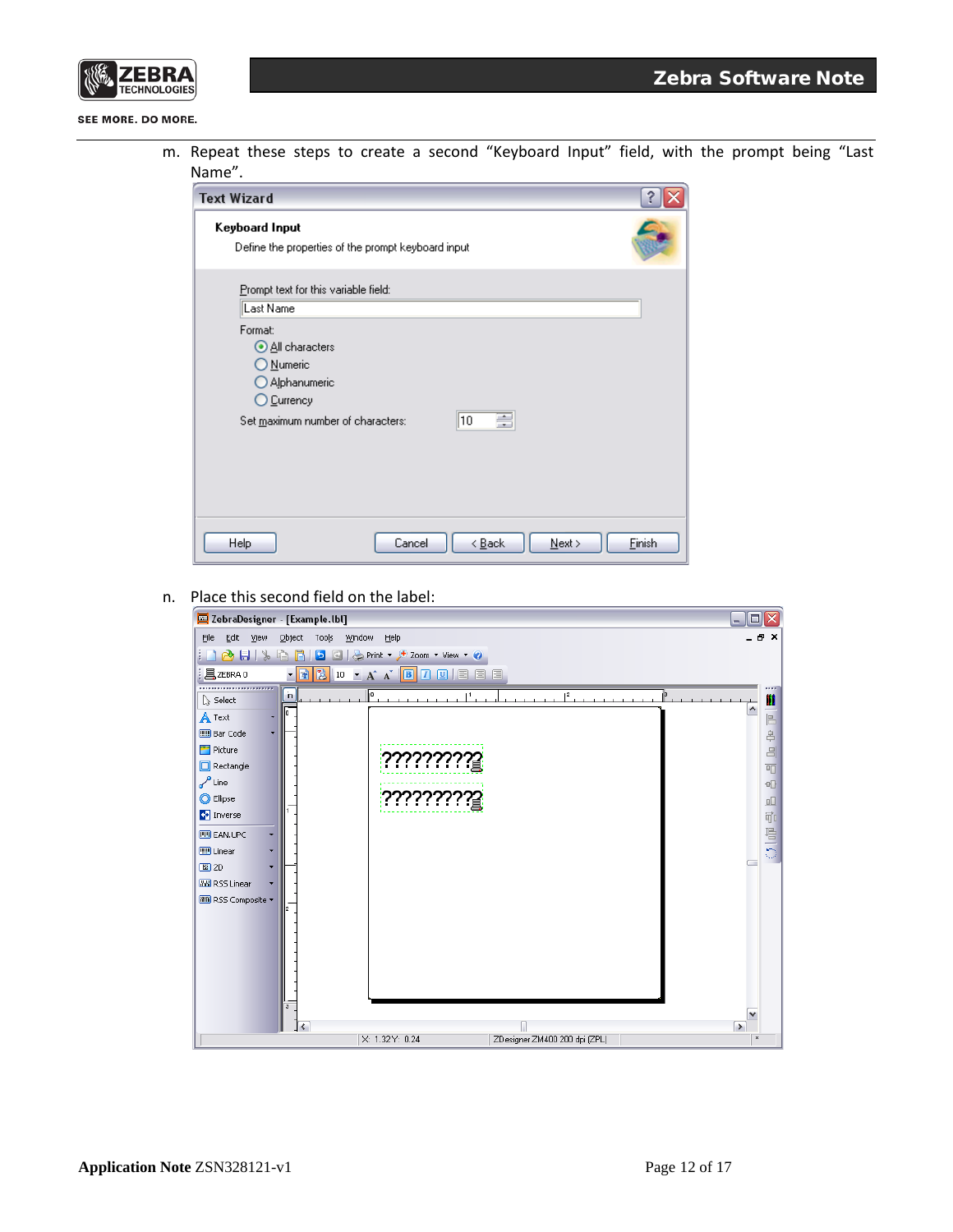

o. Click on the "Text" tool and then on the label to create a static – or fixed field. Type the name "Acme Industries" in the text entry box. Click "Finish" when done:

| <b>Text Wizard</b>                                                      |                  |  |  |  |  |  |
|-------------------------------------------------------------------------|------------------|--|--|--|--|--|
| <b>Text Object</b><br>Define the contents and style of the text object. |                  |  |  |  |  |  |
| Contents<br>⊙ Fixed text<br>◯ Variable text                             |                  |  |  |  |  |  |
| <b>Acme Industries</b>                                                  | $\rightarrow$    |  |  |  |  |  |
| Eont<br>ZEBRA 0 10 Pt<br>Inverse                                        | Select           |  |  |  |  |  |
| Cancel<br>Help<br>< <u>B</u> ack                                        | Einish<br>Next > |  |  |  |  |  |

p. Place and center the field on the label.

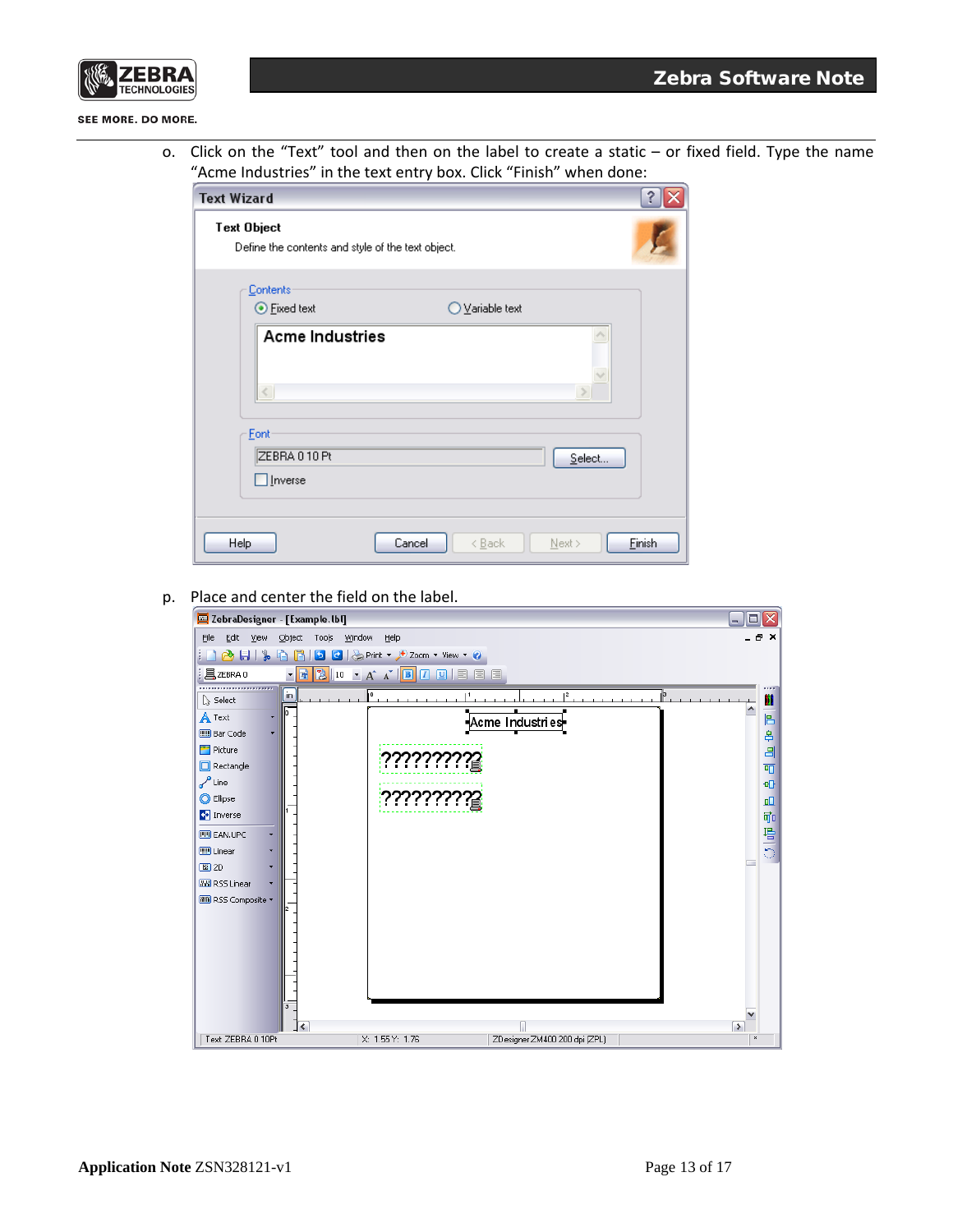



q. Click on the "Line" tool and create a horizontal line across the label.



r. Click on the "Bar Code" tool and choose "New Keyboard Input" – and then click on the label design area. The "Keyboard Input" Wizard dialog will appear. Enter "Department" for the Prompt and click the "Finish" button:

| <b>Bar code Wizard</b>                                               |  |  |  |  |
|----------------------------------------------------------------------|--|--|--|--|
| Keyboard Input<br>Define the properties of the prompt keyboard input |  |  |  |  |
| Prompt text for this variable field:<br>Department                   |  |  |  |  |
| Format:<br><b>O All characters</b><br>O Numeric<br>Alphanumeric      |  |  |  |  |
| ÷<br>10<br>Set maximum number of characters:                         |  |  |  |  |
| Einish<br>Cancel<br>< <u>B</u> ack<br>$N$ ext ><br>Help              |  |  |  |  |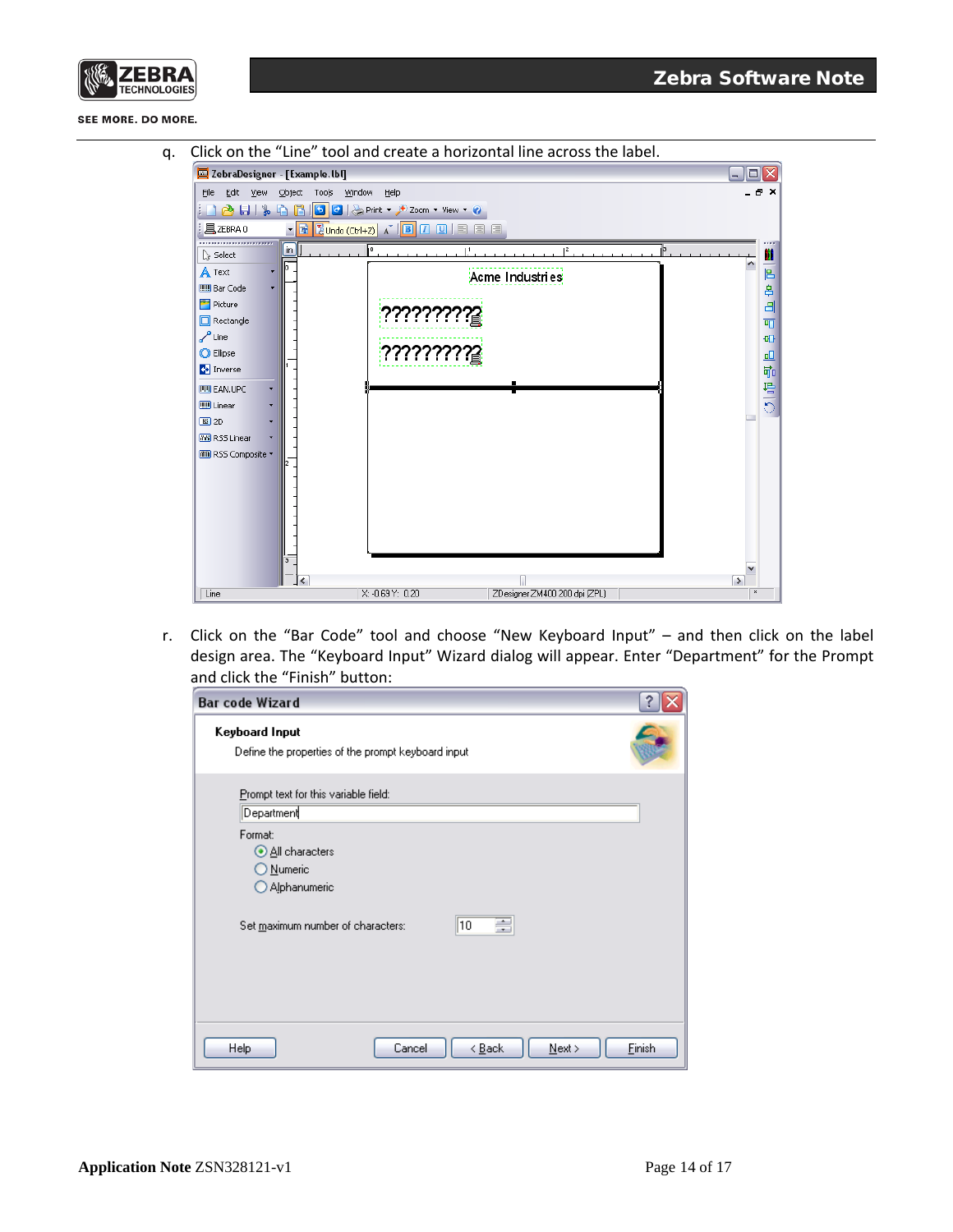



t. The label design is now complete. Click File>Save to save the label- name it "Example" For purposes of this Tutorial, use the name "Example" - in practice you can use any ASCII based 8 character name.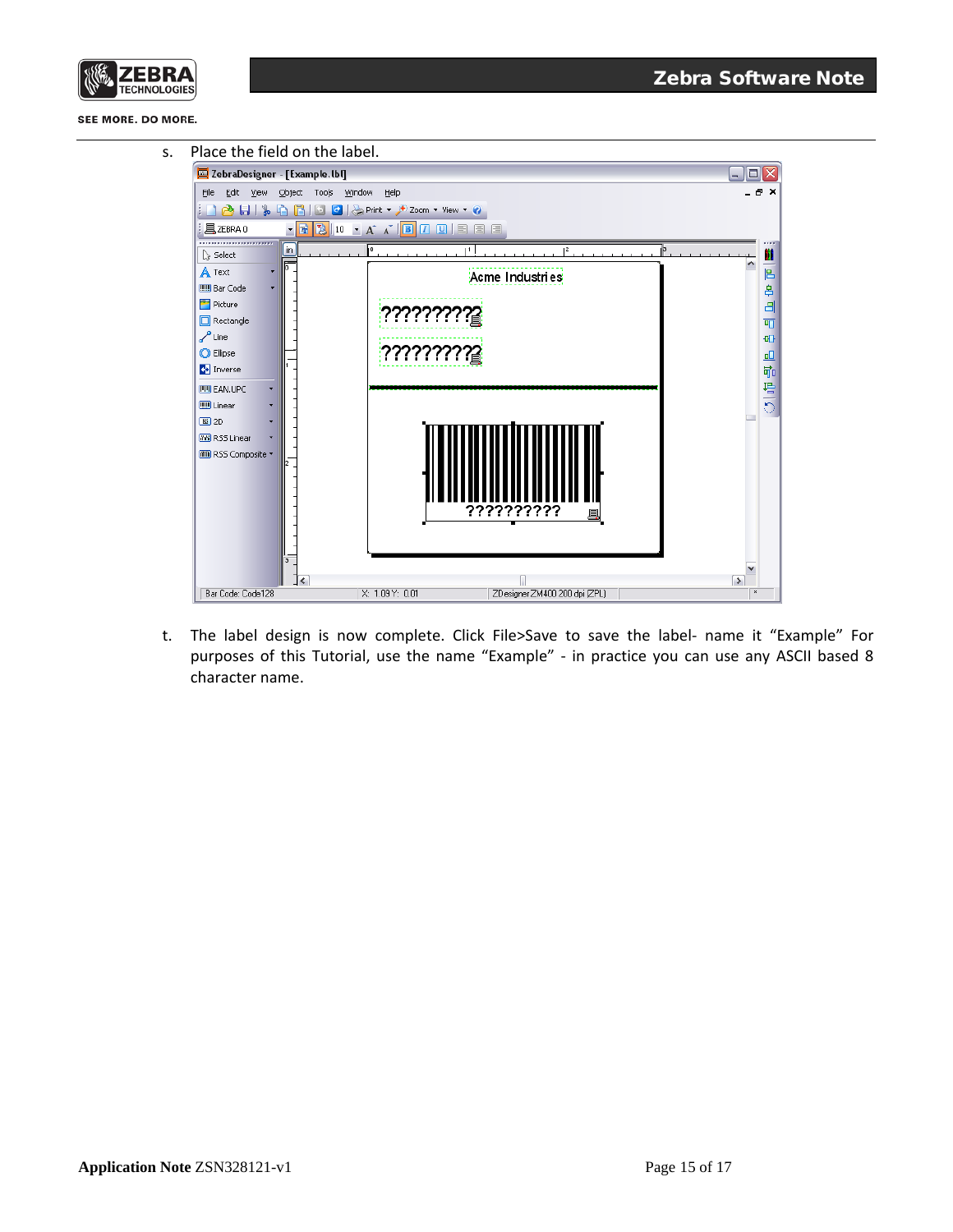

#### 10. **Export the Format**

- a. Now the format can be exported to the printer or to a file and then transferred to the Android device.
	- i. **To store the format on the printer**: Click File>Export to printer. The "Select Export Method" dialog box will be displayed. Select "Internal Flash" and click "OK". The label format will be exported to the printer and stored in Flash memory.

| <b>Select Export Method</b>                                                         |
|-------------------------------------------------------------------------------------|
| There is more than one export method available. Please select the<br>desired below. |
| Compact Flash<br>DRAM<br>Flash Card (PCMCIA)                                        |
| <b>Internal Flash</b>                                                               |
|                                                                                     |
|                                                                                     |
|                                                                                     |
|                                                                                     |
| OK<br>Cancel                                                                        |

ii. **To store the format on the Android Device**: Configure the ZDesigner driver to print to file as shown in the image on the next page. Click File>Export to printer. The "Select Export Method" screen will display. Select "Internal Flash" and click "OK". The print to file dialog box will be displayed as shown in the image on the next page. Enter a path and file name including the .ZPL extension and click "OK". The format will be saved at the specified path. Connect your Android device to the computer and transfer the format to the Downloads folder on the Android device.